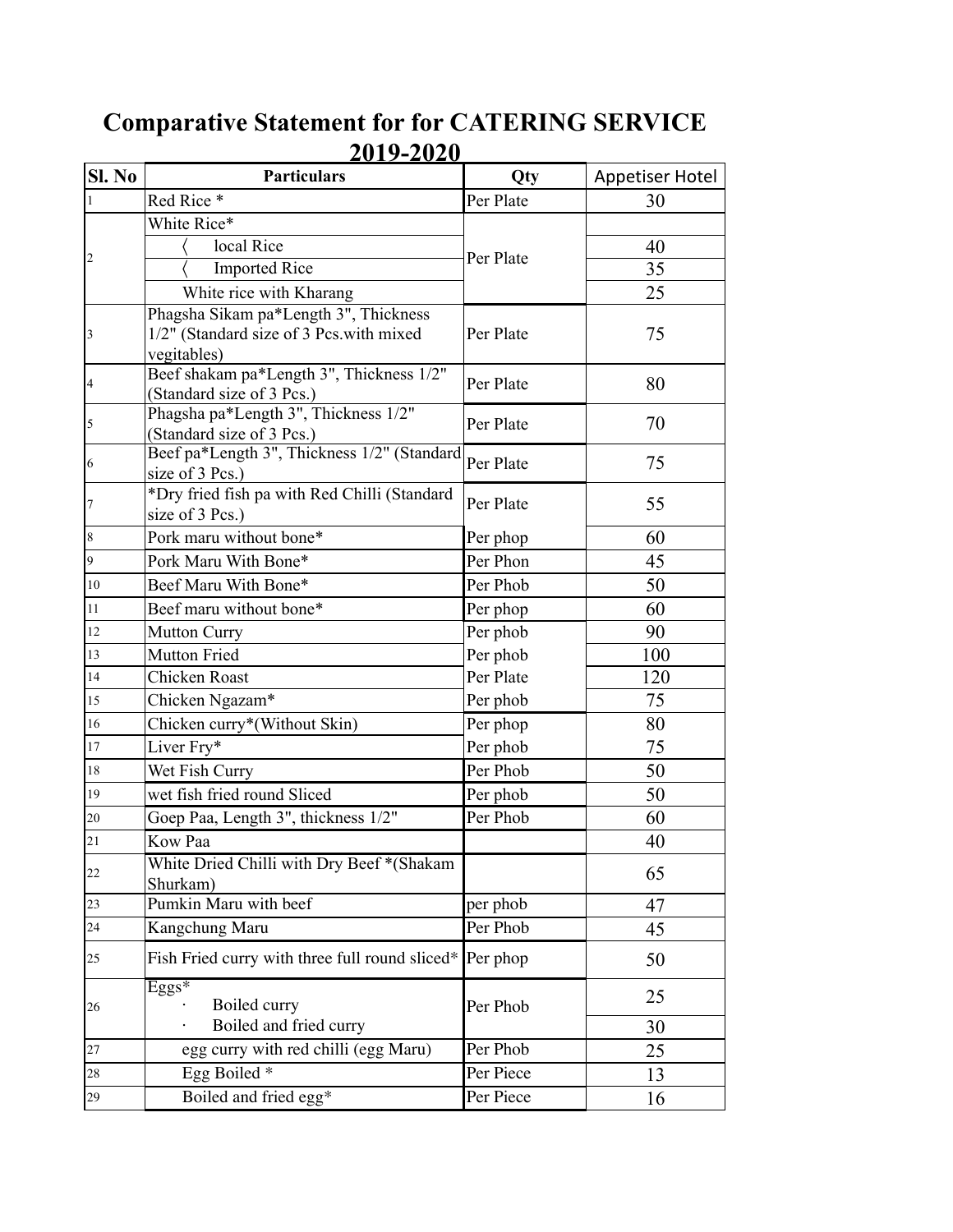| 30 | Egg Omlet*                                                  | Per Piece     | 25     |
|----|-------------------------------------------------------------|---------------|--------|
| 31 | Egg Pouch*                                                  | Per piece     | 25     |
| 32 | Ema Datsi(Bhutanese Dried Red<br>Chilli)*                   | Per Phob      | 45     |
| 33 | Shurkam Ema Datsi*                                          |               | 45     |
| 34 | Ema Datsi *(Indian Green Chilli)                            |               | 40     |
| 35 | Ema dhatshi (Bhutanese Green Chilli)*                       | Per phop      | 40     |
|    | Shamu dhatshi*                                              | Per phop      |        |
| 36 | Local Shamu                                                 |               | 55     |
|    | Tin Mushroom                                                |               | 60     |
|    | <b>Imported Shamu</b>                                       |               | 45     |
| 37 | Motor Paneer*                                               | Per Phob      | 80     |
| 38 | Kewa dhatshi*                                               | Per phop      | 35     |
| 39 | Sag dhatshi*                                                | Per phop      | 20     |
| 40 | Mixed veg.curry*                                            | Per phop      | 50     |
| 41 | Plain Dhal*                                                 | Per Phob      | 15     |
| 42 | <b>Fried Dhal</b>                                           | Per phop      | 15     |
| 43 | Dry-ema dhatshi*                                            | Per phop      | 50     |
| 44 | Alu dham                                                    | Per phop      | 20     |
| 45 | Mixed salad*                                                | Per phop      | 10     |
| 46 | Pure Datsi Mangay (Cheese Fry)                              | per Phob      | 80     |
| 47 | Datsi Mangay with Green Chilli/ / Chilli<br>Powder*         | Per Phob      | 80     |
| 48 | Green Chilli Ezay*                                          | Per Bowl      | 130    |
| 49 | Dried Red Chilli Ezay*                                      | Per Bowl      | 100    |
| 50 | Jhaju Patsha/Damru/Sag*                                     | Per phop      | $\tau$ |
| 51 | Pork momo(5pcs)*                                            | Per plate     | 25     |
| 52 | Beef momo(5pcs)*                                            | Per plate     | 35     |
| 53 | Veg.momo(5pcs)*                                             | Per plate     | 30     |
| 54 | Cheese momo(5pcs)*                                          | Per plate     | 30     |
| 55 | $\overline{\text{Chapati}(4pc\text{s})^*}$<br>Sukha Rothi)* | Per plate     | 40     |
| 56 | Puri(4pcs)                                                  | Per plate     | 45     |
| 57 | Desi*                                                       | Per phop      | 25     |
| 58 | Milk Tea <sup>*</sup>                                       | Per cup       | 15     |
| 59 | Coffee*                                                     | Per cup       | 25     |
| 60 | <b>Black coffee</b>                                         | Per cup       | 15     |
| 61 | Green Tea                                                   | Per Cup       | 25     |
| 62 | Lemon Tea                                                   | Per Cup       | 25     |
| 63 | Milk Coffee                                                 |               | 25     |
| 64 | Suja*                                                       | Per cup       | 20     |
| 65 | Zaw margay*                                                 | Per Bangchung | 120    |
| 66 | Gayza Sib                                                   | Per Bangchung | 120    |